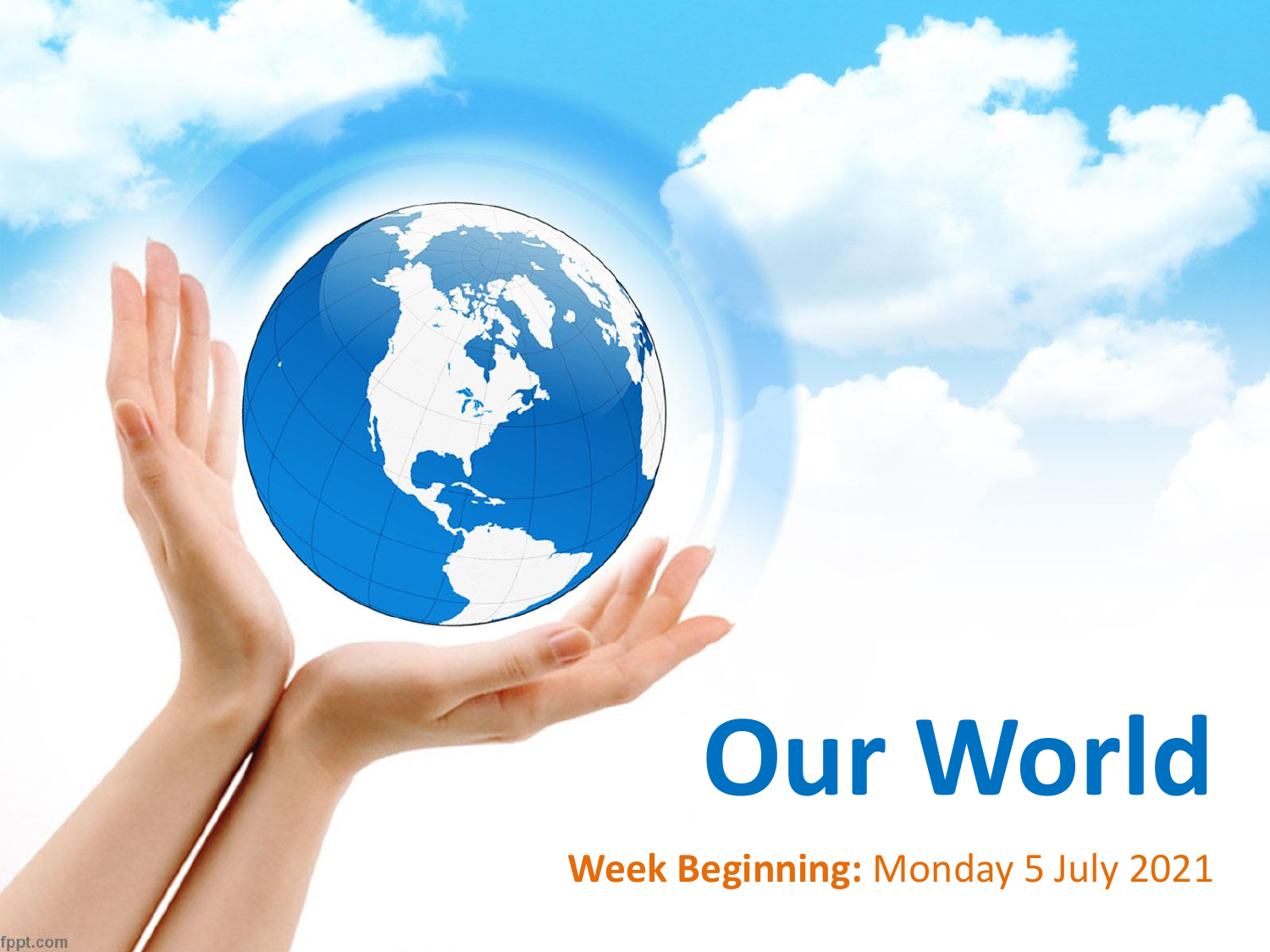**This Week in Our World…**

This week the focus of 'Our World' is the unveiling of a statue at Kensington Palace of Diana, Princess of Wales.

A special ceremony was held last Thursday, to unveil a statue of Princess Diana.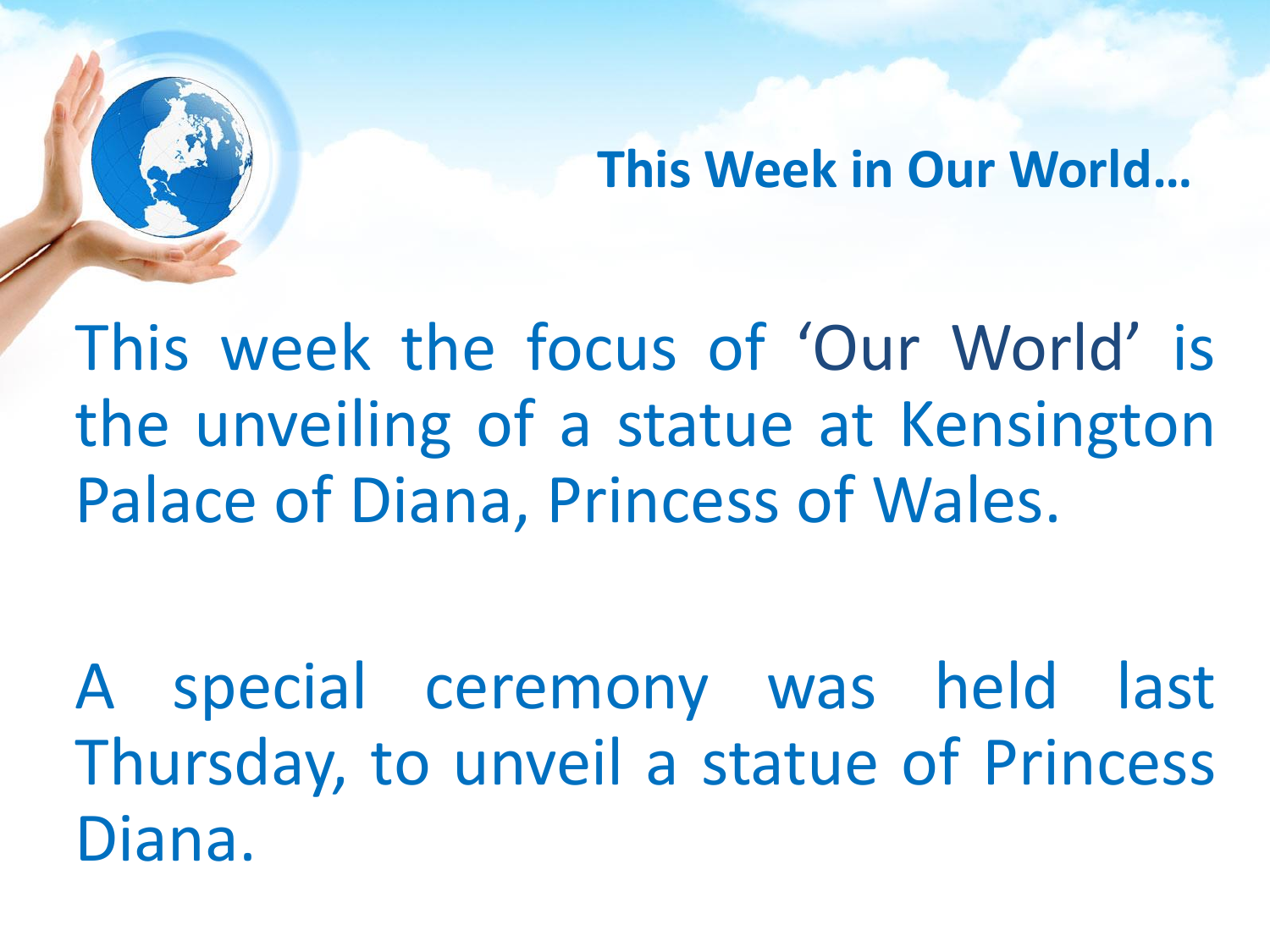#### **Map to show where Kensington Palace is in London.**

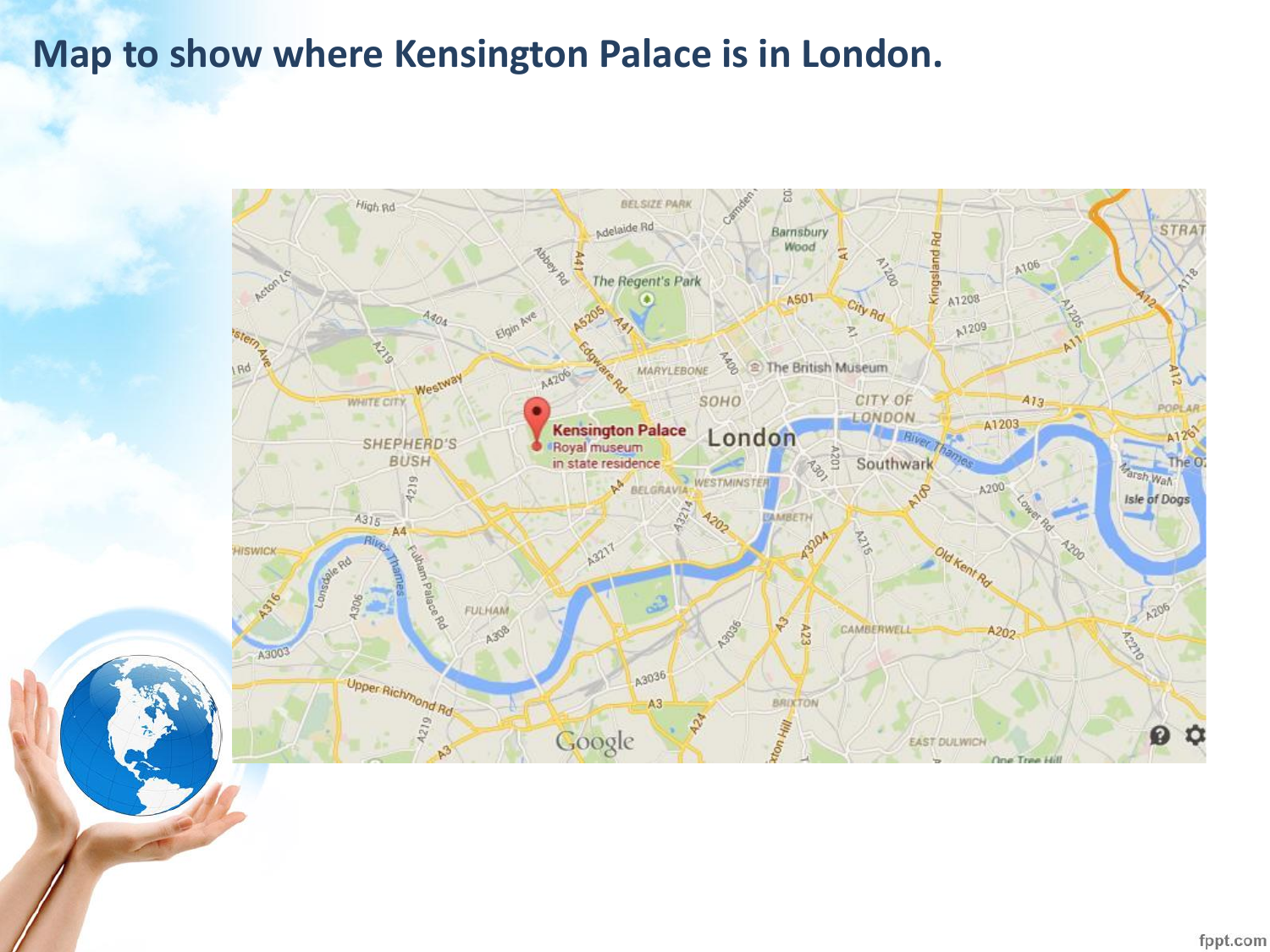**The story so far…**

Diana, Princess of Wales, was married to Prince Charles and was Prince William and Harry's Mum. She died in 1997.

She married Prince Charles on 29 July 1981 and Prince William was born in 1982 and Prince Harry in 1984. Sadly, Charles and Diana divorced in 1996. Throughout her life, Diana was very passionate about charity work had a special rapport with children.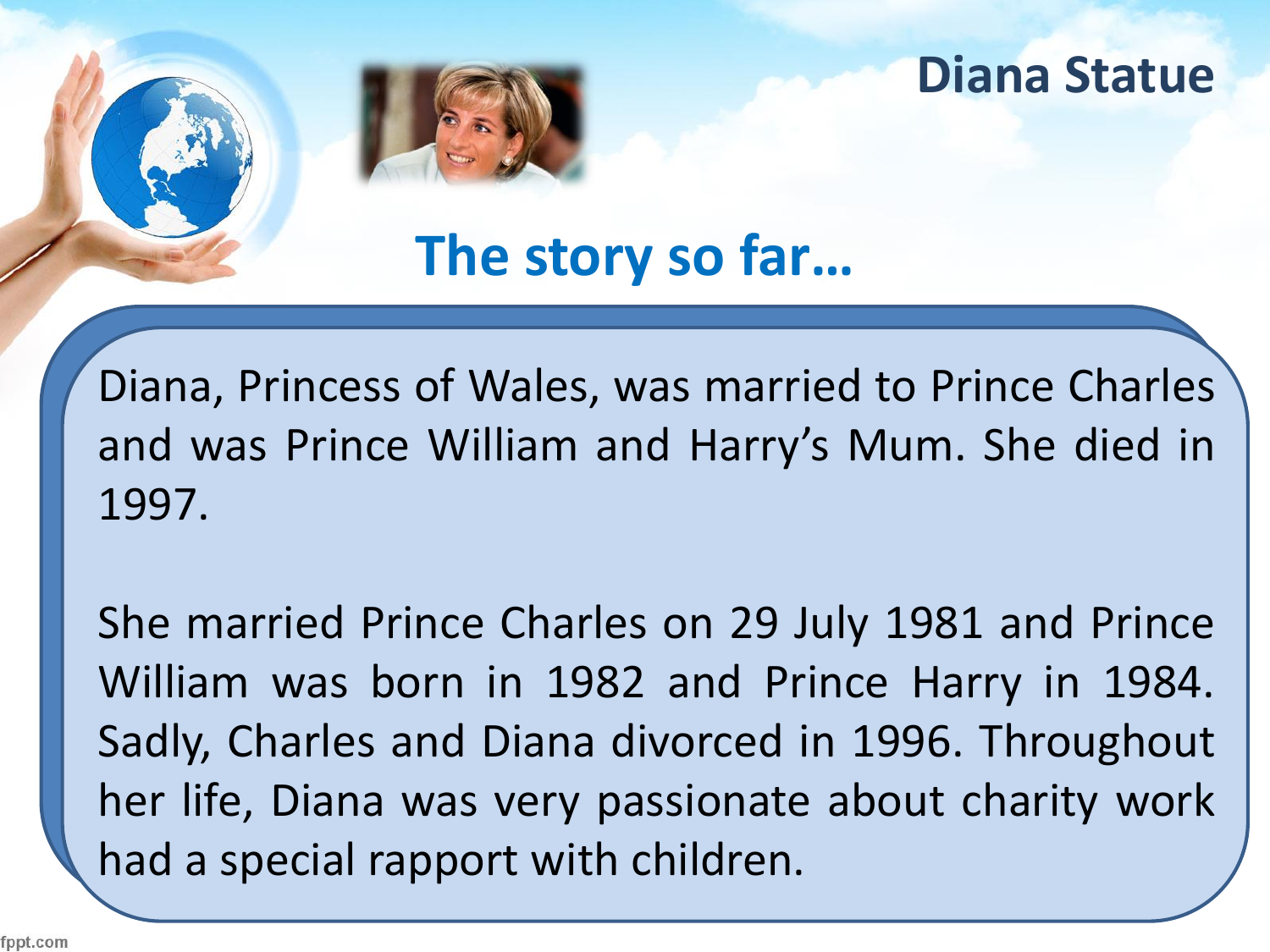**The Bronze Statue**

The special statue was commissioned by William and Harry in 2017, and has been made by artist Ian Rank-Broadley, whose portrait of the Queen appears on all UK coins.

The statue shows Dianna with three children. William and Harry said: "Our mother touched so many lives. We hope the statue will help all those who visit Kensington Palace to reflect on her life."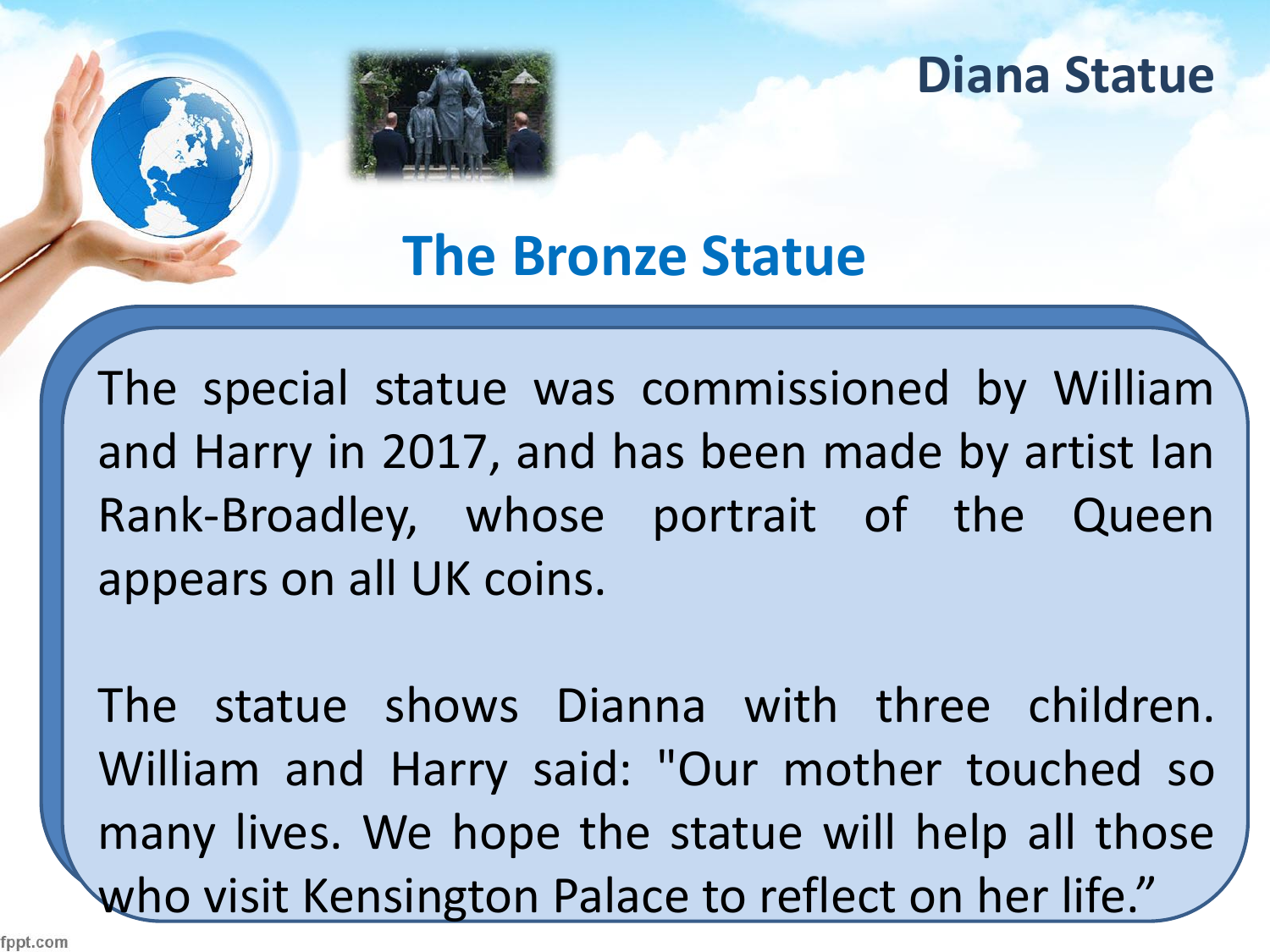

## **The Bronze Statue**

The statue, which was placed in the Sunken Garden at Kensington Palace in London, was revealed in a small ceremony on 1 July to mark what would have been Diana's 60th birthday.

Due to Coronavirus restrictions, the amount of people allowed to attend was limited. Princes William and Harry unveiled the statue and shared a personal statement about their Mum.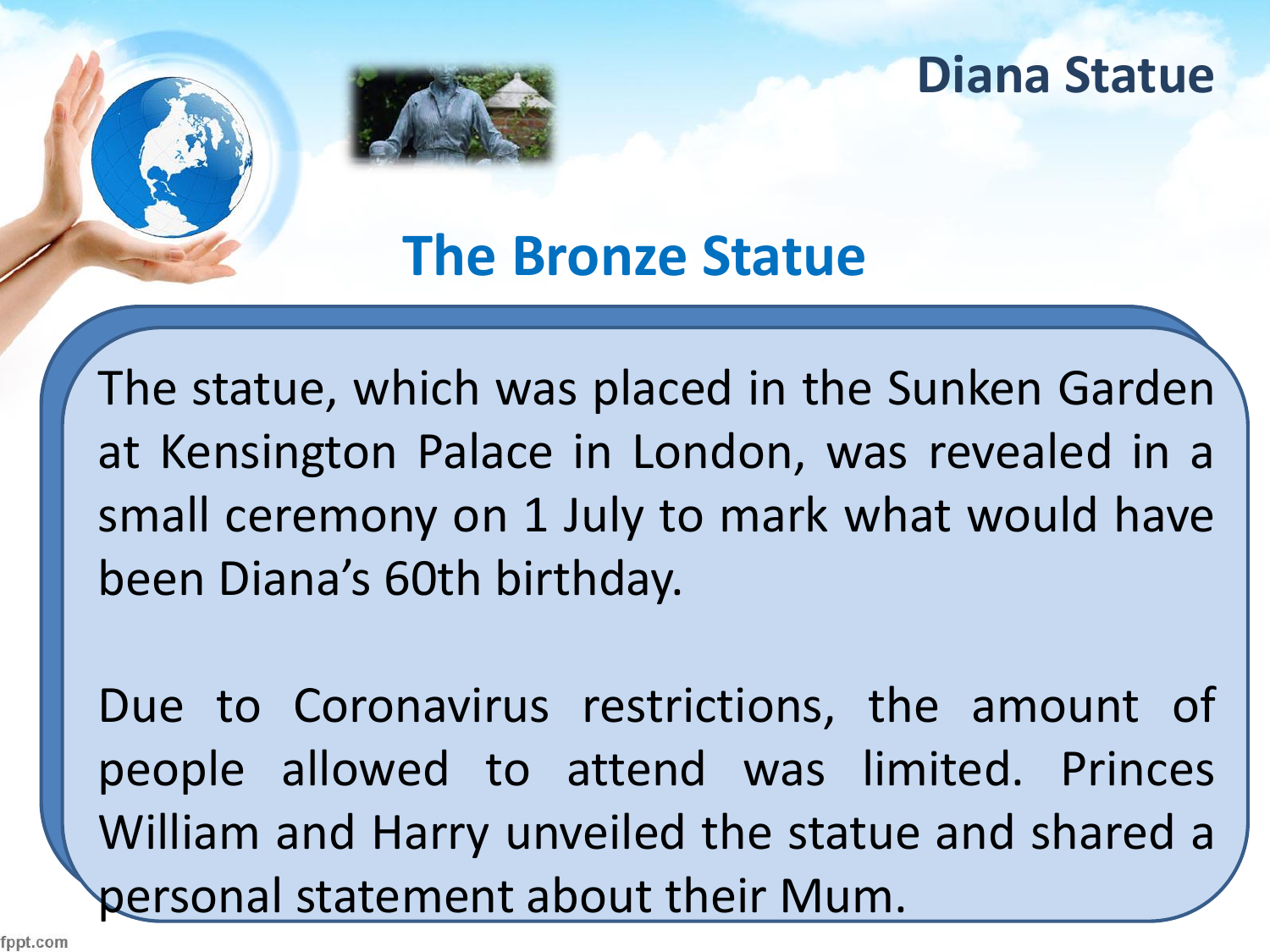## **The Bronze Statue**

"Today, on what would have been our mother's 60th birthday, we remember her love, strength and character – qualities that made her a force for good around the world, changing countless lives for the better."

"Every day, we wish she were still with us, and our hope is that this statue will be seen forever as a symbol of her life and her legacy."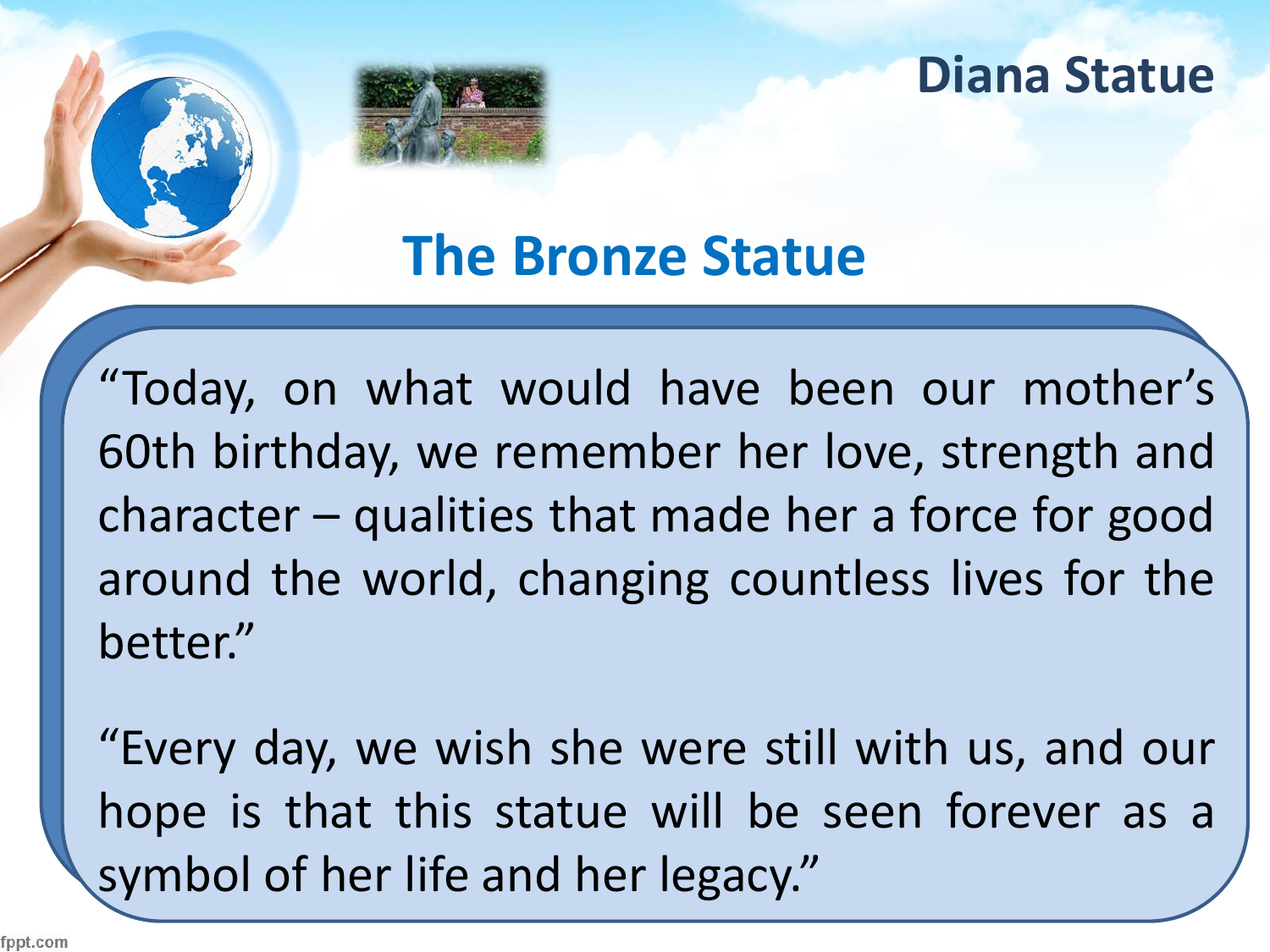

## **Article of the Week**

## **Article 31**

#### **Our Article this week links with Sports Week**

## **Article 31 – rest, play, culture and arts** Every child has the right to relax, play and take part in a wide range of cultural and artistic activities.

**What is sport? Can you think of a definition as a class? How does sport help us enjoy Article 31, the right to relax and play?**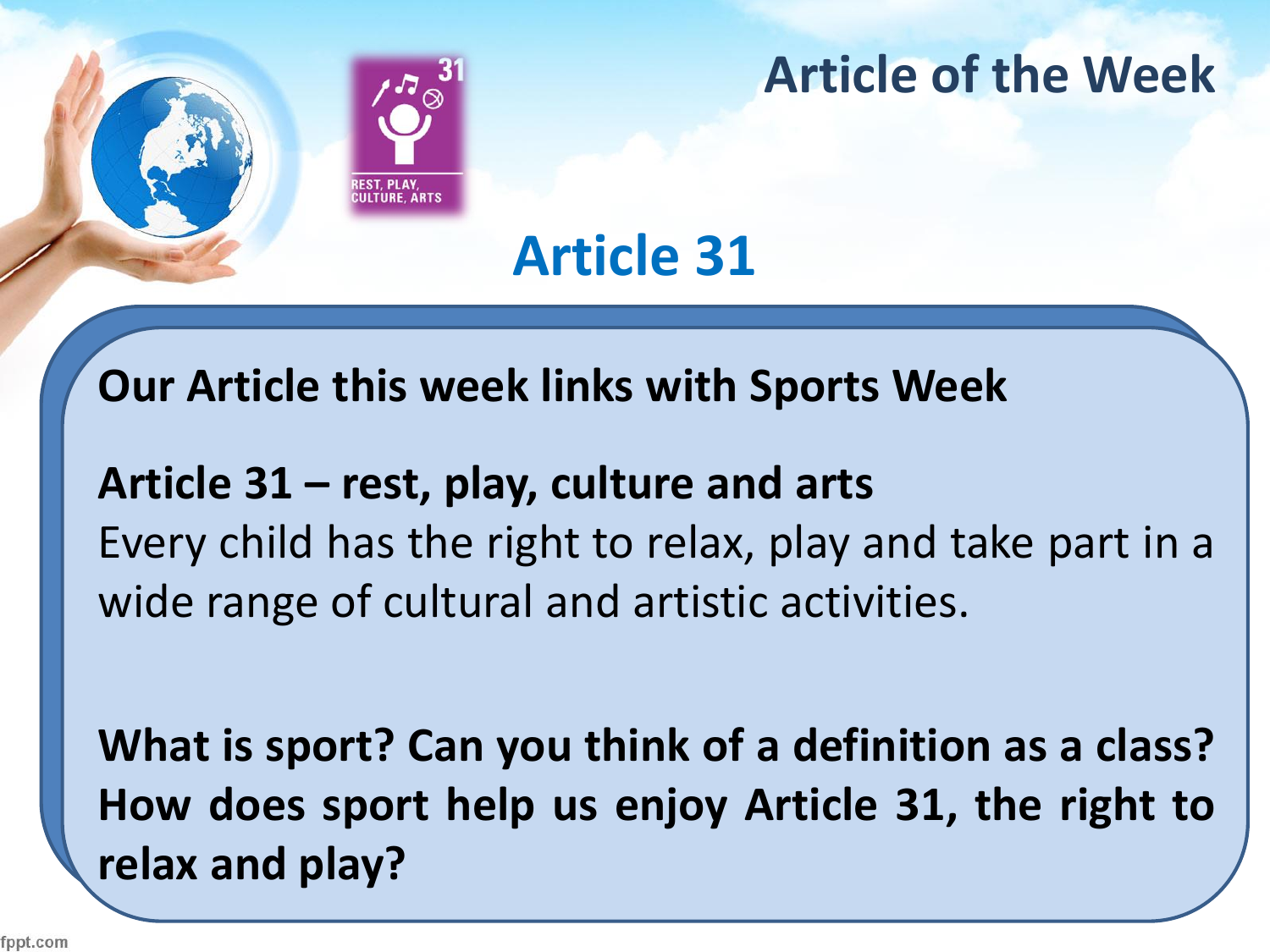

## **Article of the Week**

## **Article 31**

This year, UNICEF will celebrate the 10th Soccer Aid and cannot wait to welcome fans to their new host venue for 2021, Manchester City's spectacular Etihad Stadium, on Saturday 4 September 2021.

#### **Activity:**

Play a game of 'sport charades' in your class. How many different sports can you act out and guess correctly?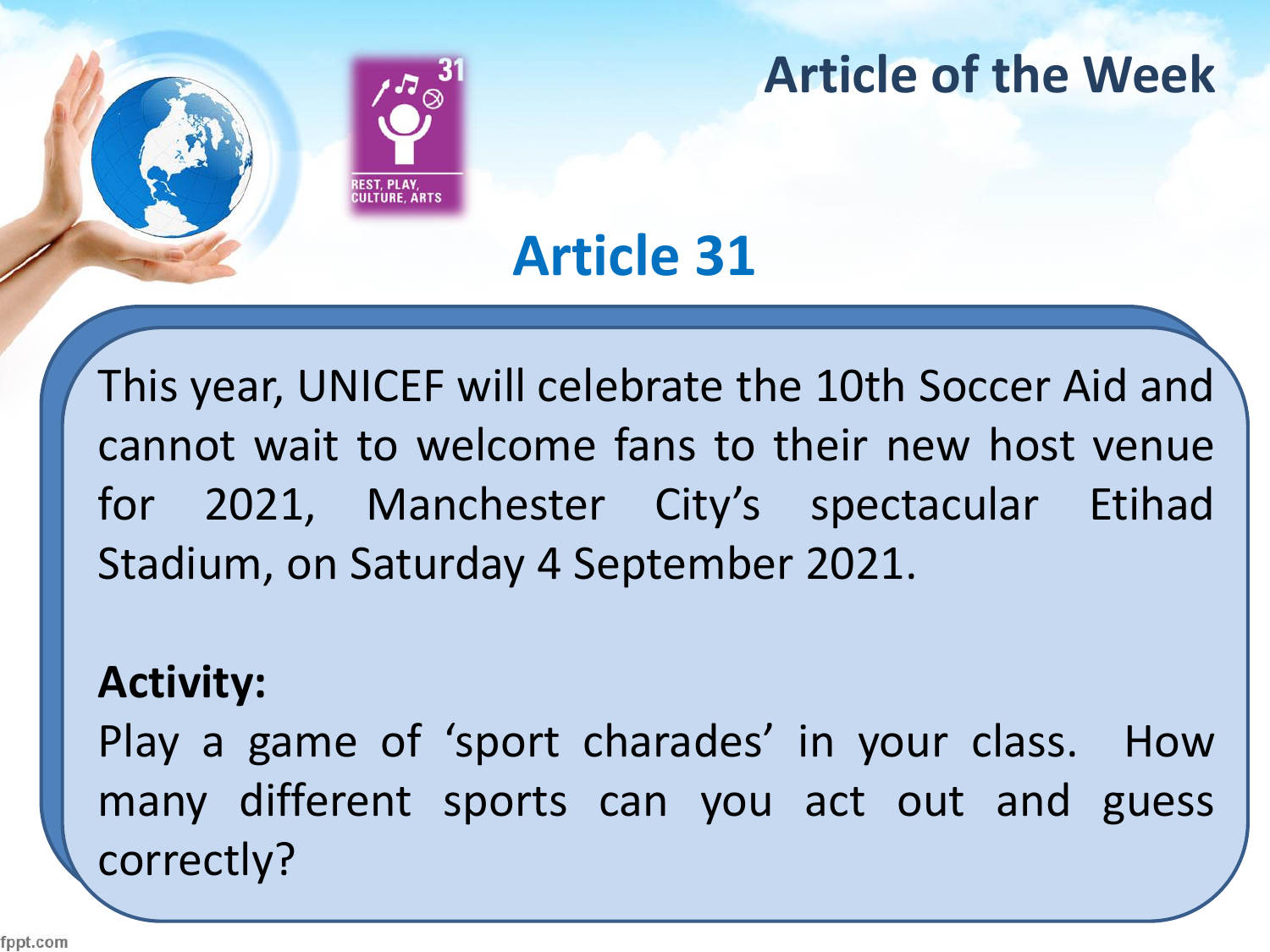## **Vocabulary Focus**



#### **Rapport**



**Noun –** a close and harmonious relationship in which the people or groups concerned understand each other's feelings or ideas and communicate well.